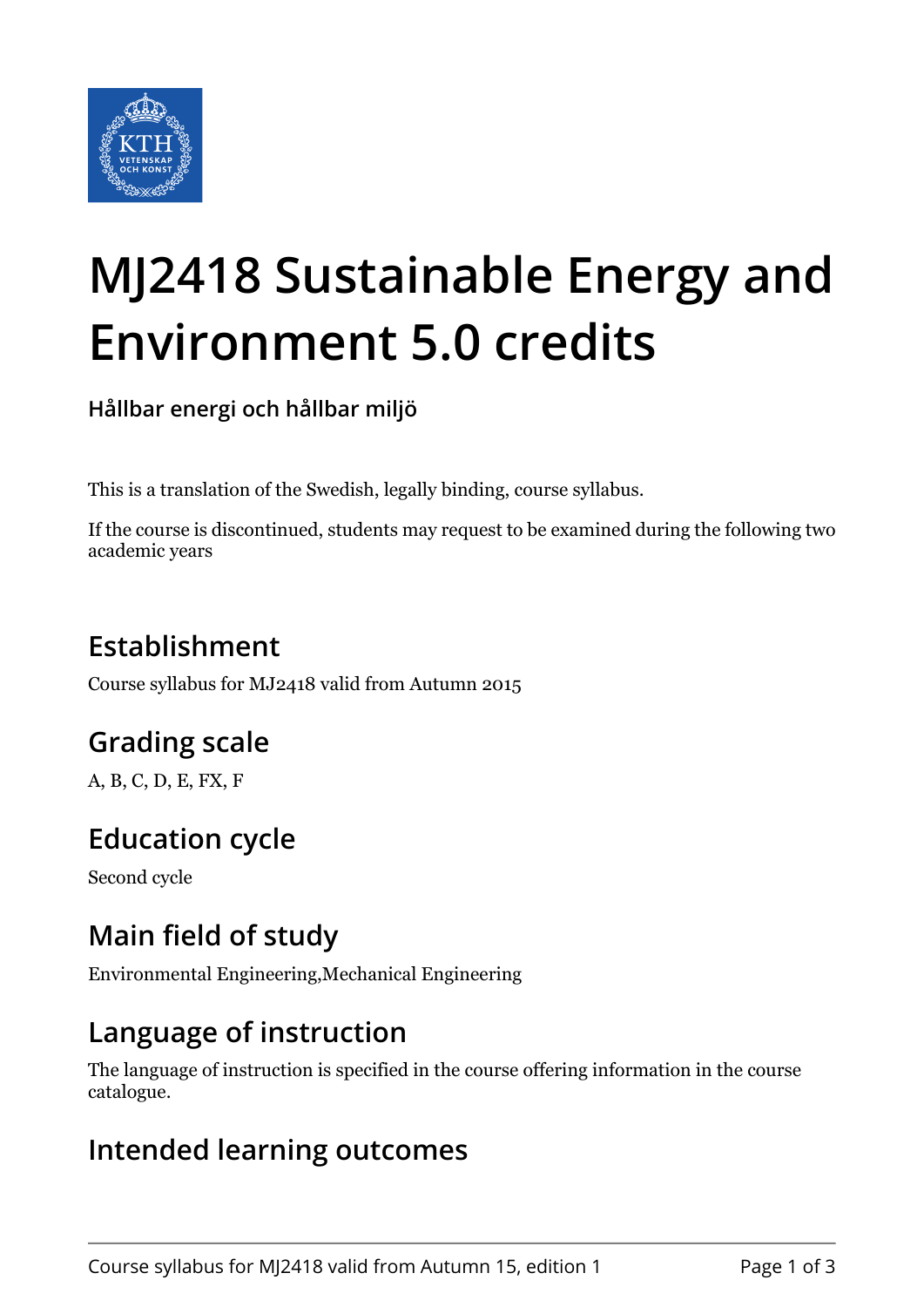After passing the course, the student should be able to:  $\hat{a} \in \mathcal{C}$  Distinguish between the concepts of using energy resources and energy efficiency when it comes to sustainable development and the connection between thermodynamics, science and environmental impact.

â€¢ Identify pollution sources and the effects on the environment that is caused by power systems and their environmental impact.

â€¢ Identify and assess the factors that decide transport and scattering of air pollutions.

â€¢ Demonstrate knowledge and understanding of the aids that are available for assessing emissions, with an emphasis on the climate impact and life-cycle analysis.

â€¢ Identify processes and systems to prevent contaminants and demonstrate knowledge of and understanding of the treatment systems used to decrease the pollution levels.

#### **Course contents**

- 1. Sustainable energy and environment
- 2. Water, land and air pollutions
- 3. Effects of air pollutions
- 4. Atmospheric dispersion
- 5. Pollution inventory and emission carbon footprint (LCA and LCC)

6. Treatment and monitoring systems for particles and gas, separation and storage of carbon dioxide (CCS)

- 7. Technical corrections
- 8. Handling of radioactive waste

## **Specific prerequisites**

BSc or the equivalent

#### **Course literature**

• Sioshansi, F.P. (2011). Energy, Sustainability and the Environment: Technology, Incentives, Behaviour. Ed. Elsevier, Amsterdam.

• Ibrahim Dincer and Marc A. Rosen. (2007). Exergy: Energy, Environment and Sustainable Development. Elsevier Linacre House, Jordan Hill, Oxford OX2 8DP, UK.

James A. Fay and Dan S. Golomb. (2012). Energy and the Environment. Published by Oxford University Press, Inc. 198 Madison Avenue, New York, New York.